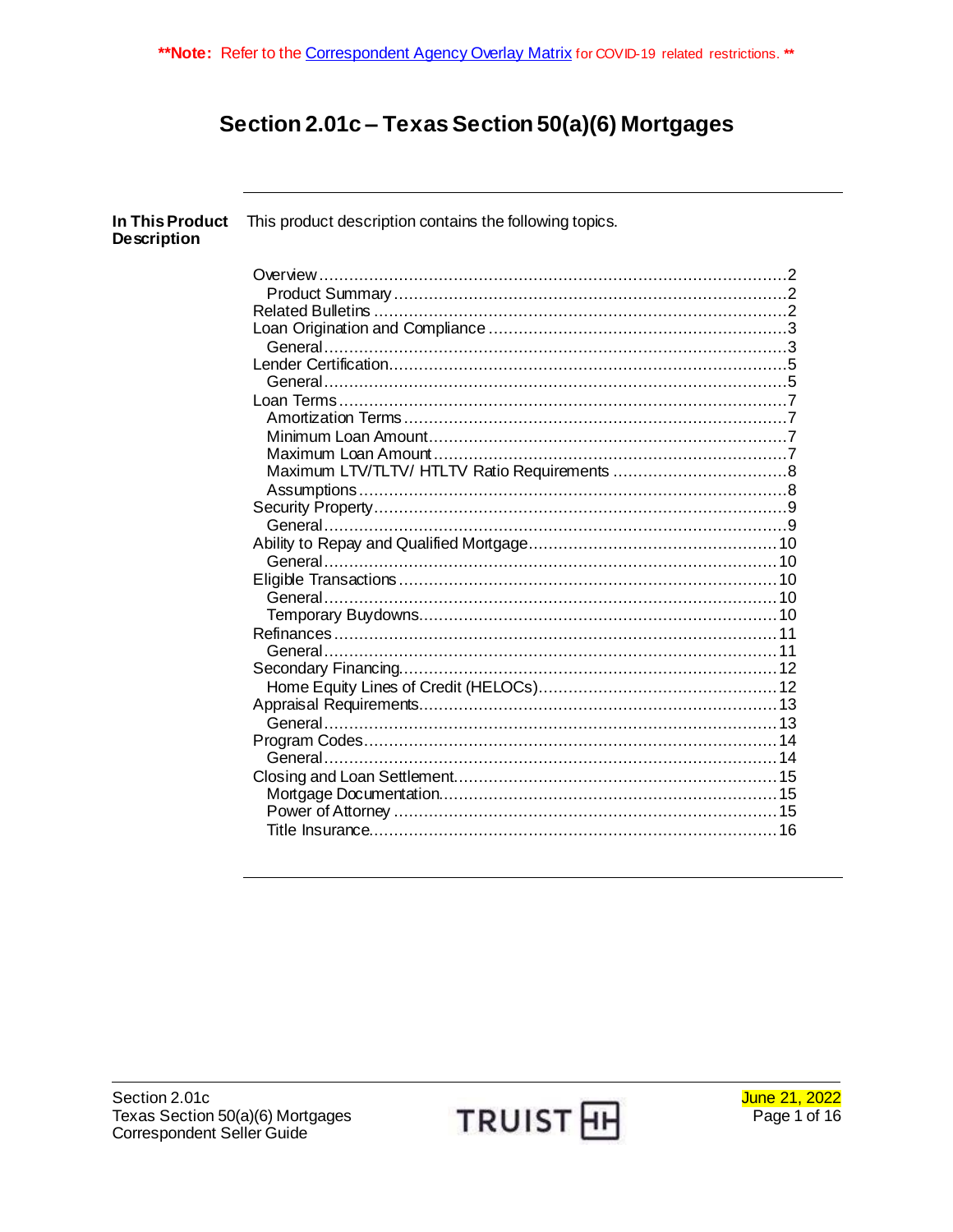<span id="page-1-1"></span><span id="page-1-0"></span>

| <b>Overview</b>                  |                                                                                                                                                                                                                                                                                                                                                                                                                                                                                                                                       |  |  |
|----------------------------------|---------------------------------------------------------------------------------------------------------------------------------------------------------------------------------------------------------------------------------------------------------------------------------------------------------------------------------------------------------------------------------------------------------------------------------------------------------------------------------------------------------------------------------------|--|--|
| <b>Product</b><br><b>Summary</b> | A Texas Section 50(a)(6) mortgage is a loan originated in accordance with and<br>secured by a lien permitted under the provisions of Article XVI, Section 50(a)(6), of<br>the Texas Constitution, which allow a borrower to take equity out of a homestead<br>property under certain conditions. Texas Section 50(a)(6) mortgage loan programs<br>are offered through traditional underwriting (i.e., non-AUS), Fannie Mae's Desktop<br>Underwriter (DU), and Freddie Mac's Loan Product Advisor (LPA).                               |  |  |
|                                  | The lender must meet the eligibility criteria specified in the Texas Constitution<br>Section $50(a)(6)$ .                                                                                                                                                                                                                                                                                                                                                                                                                             |  |  |
|                                  | Eligible loan products available under the Texas 50 (a)(6) loan program include the<br>following:<br>Fully Amortizing Fixed Rate, and<br>Fully Amortizing 7/6-Month and 10/6-Month SOFR ARMs.<br>$\bullet$                                                                                                                                                                                                                                                                                                                            |  |  |
|                                  | All Texas Section 50(a)(6) first mortgage transactions must comply with the more<br>restrictive of Section 2.01: Agency Loan Programs guidelines or the Texas Section<br>50(a)(6) Mortgages guidelines, as outlined in this product description. Guidelines not<br>addressed in this product description will follow standard Agency requirements, as<br>outlined in Section 2.01: Agency Loan Programs of the Correspondent Seller Guide.<br>If not specified in this product description, the guidelines apply for all underwriting |  |  |

# <span id="page-1-2"></span>**Related Bulletins**

General **Related bulletins are provided below in PDF format. To view the list of published** bulletins, select the applicable year below.

 $\bullet$  [2022](https://www.truistsellerguide.com/manual/COR/bulletins/Related%20Bulletins/2022/CTexasRefi2022.pdf)

methods.

- [2021](https://www.truistsellerguide.com/manual/COR/bulletins/Related%20Bulletins/2021/CTexasRefi2021.pdf)
- $\bullet$  [2020](https://www.truistsellerguide.com/manual/COR/bulletins/Related%20Bulletins/2020/CTexasRefi2020.pdf)
- [2019](https://www.truistsellerguide.com/manual/COR/bulletins/Related%20Bulletins/2019/CTexasRefi2019.pdf)
- [2018](https://www.truistsellerguide.com/manual/COR/bulletins/Related%20Bulletins/2018/CTexasRefi2018.pdf)
- [2017](https://www.truistsellerguide.com/manual/COR/bulletins/Related%20Bulletins/2017/CTexasCO2017.pdf)



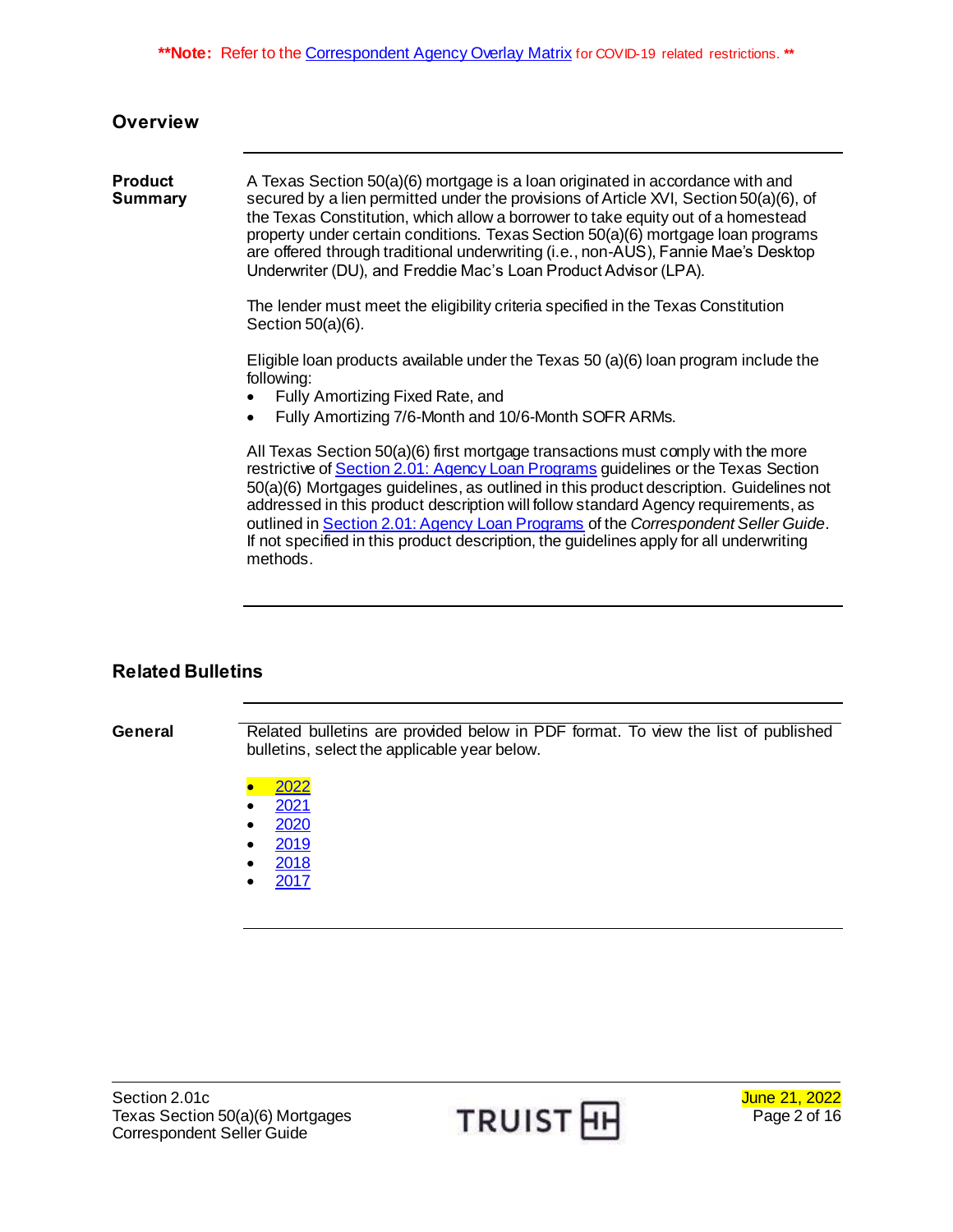# <span id="page-2-0"></span>**Loan Origination and Compliance**

<span id="page-2-1"></span>

| General | <b>Non-AUS</b><br>By sale of a Texas Section 50(a)(6) mortgage loan to Truist, lenders represent and<br>warrant that the mortgage loan complies with the Article XVI, Section 50(a)(6), of the<br>Texas Constitution and all applicable requirements of this document.<br>The borrower's first payment must be due no later than two months after closing.<br>$\bullet$<br>The lender must provide the title company with a detailed closing instruction<br>$\bullet$<br>letter, and require an acknowledgment of its receipt.<br>The closing instructions must require the title company to conduct the closing in<br>$\bullet$<br>a way that ensures compliance with all applicable provisions of Section 50(a)(6)<br>of the Texas Constitution. For purposes of the compliance with the<br>acknowledgment of the "fair market" value of the homestead property<br>requirement, the "fair market value" must be based on an appraisal and the<br>appraisal must be attached to the written acknowledgment.<br>The proceeds from a Texas Section 50(a)(6) loan must not be used to acquire or<br>$\bullet$<br>improve the homestead if a loan for that purpose could have been made under a<br>different provision of the Texas Constitution. Truist has no other restrictions on<br>the use of the loan proceeds.<br>If the new loan is a Texas Section 50(a) (6) refinance transaction originated to<br>$\bullet$<br>cure a failure in the original loan to comply with Texas Constitution Section<br>50(a)(6), then the new loan is eligible for sale to Truist provided that it complies |
|---------|-----------------------------------------------------------------------------------------------------------------------------------------------------------------------------------------------------------------------------------------------------------------------------------------------------------------------------------------------------------------------------------------------------------------------------------------------------------------------------------------------------------------------------------------------------------------------------------------------------------------------------------------------------------------------------------------------------------------------------------------------------------------------------------------------------------------------------------------------------------------------------------------------------------------------------------------------------------------------------------------------------------------------------------------------------------------------------------------------------------------------------------------------------------------------------------------------------------------------------------------------------------------------------------------------------------------------------------------------------------------------------------------------------------------------------------------------------------------------------------------------------------------------------------------------------------------------------------------------|
|         | in all respects with Truist's requirements.<br><b>Fannie Mae DU</b><br>Follow DU requirements which are the same as non-AUS guidelines, in addition to<br>the following:<br>DU does not contain the specific eligibility rules needed to determine eligibility of<br>٠<br>Texas Section 50(a)(6) loans under Texas Constitution Section 50(a)(6) or this<br>document. Lenders must determine whether refinance loans secured by<br>properties in Texas are eligible for sale to Truist, and should be aware that even                                                                                                                                                                                                                                                                                                                                                                                                                                                                                                                                                                                                                                                                                                                                                                                                                                                                                                                                                                                                                                                                         |

though a loan may receive an "Eligible" recommendation, the loan may not comply with Texas Constitution Section 50(a)(6) or be eligible for delivery according to Texas Constitution Section 50(a)(6) or this document.

*Continued on next page*

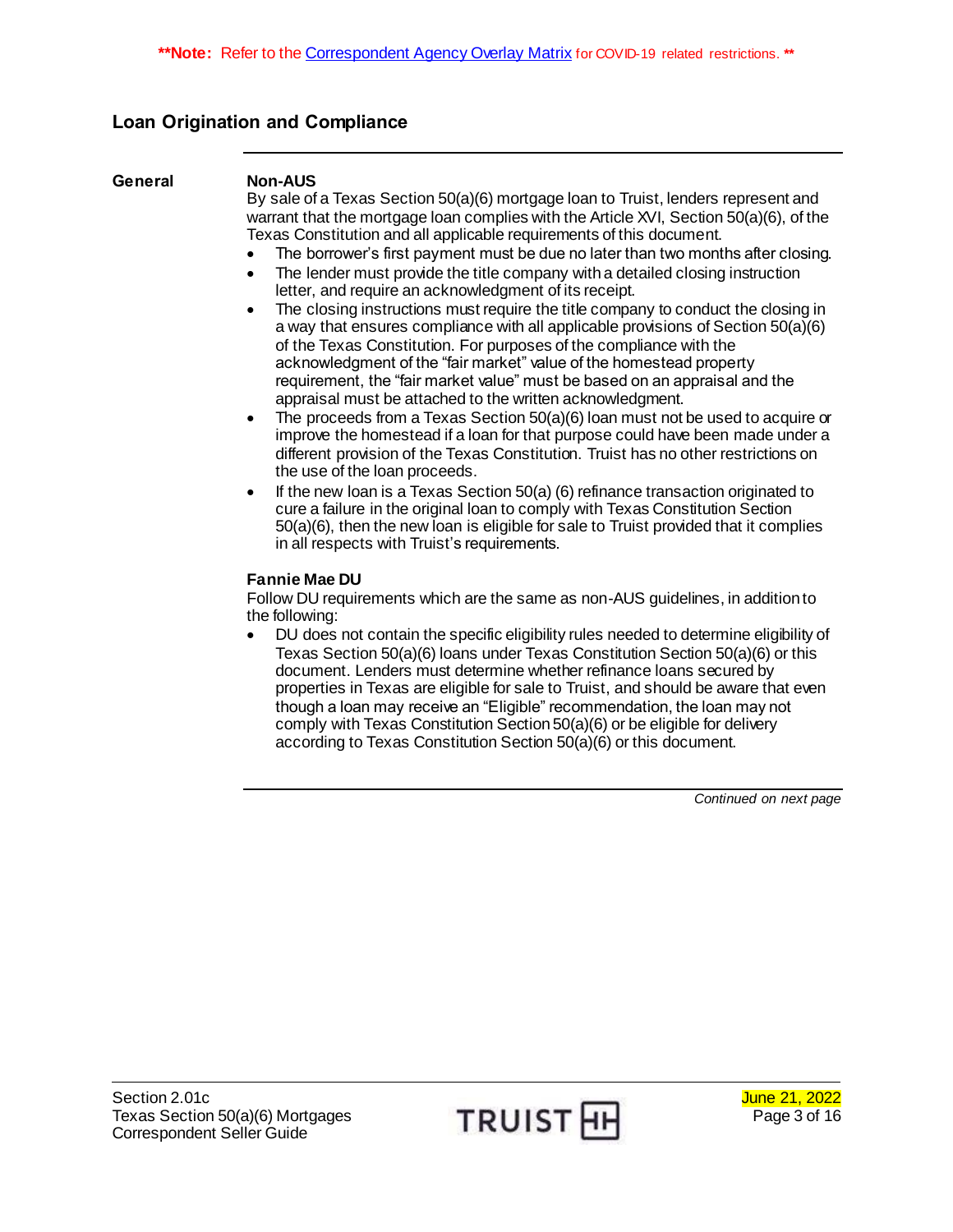# **Loan Origination and Compliance,** Continued

| General,<br>(continued) | <b>Freddie Mac LPA</b><br>Follow LPA requirements, which are as follows:                                                                                                                                                                                                                                                                                                                                                                                             |  |  |  |  |
|-------------------------|----------------------------------------------------------------------------------------------------------------------------------------------------------------------------------------------------------------------------------------------------------------------------------------------------------------------------------------------------------------------------------------------------------------------------------------------------------------------|--|--|--|--|
|                         | The lender is responsible for determining whether the proposed refinance of a<br>mortgage secured by the borrower's homestead in the state of Texas is a<br>mortgage that must be originated pursuant to Section 50(a)(6) of Article XVI of<br>the Texas Constitution.                                                                                                                                                                                               |  |  |  |  |
|                         | Any action taken, or not taken, in connection with the origination of a Texas<br>Equity Section 50(a)(6) Mortgage that results in any of the following (even if such<br>action is a result of lender's effort to cure a failure to comply with the provision of<br>the Section $50(a)(6)$ is a breach of the representations and warranties:<br>A forfeiture of any principal or interest due under the mortgage<br>The invalidation of the mortgage as a first lien |  |  |  |  |
|                         | The abatement of accrual of interest and the borrower's obligations under<br>the mortgage                                                                                                                                                                                                                                                                                                                                                                            |  |  |  |  |
|                         | A reduction in the principal amount of the mortgage                                                                                                                                                                                                                                                                                                                                                                                                                  |  |  |  |  |
|                         | Any modification of the amount, interest rate, term or other provision of the<br>$\bullet$<br>mortgage                                                                                                                                                                                                                                                                                                                                                               |  |  |  |  |

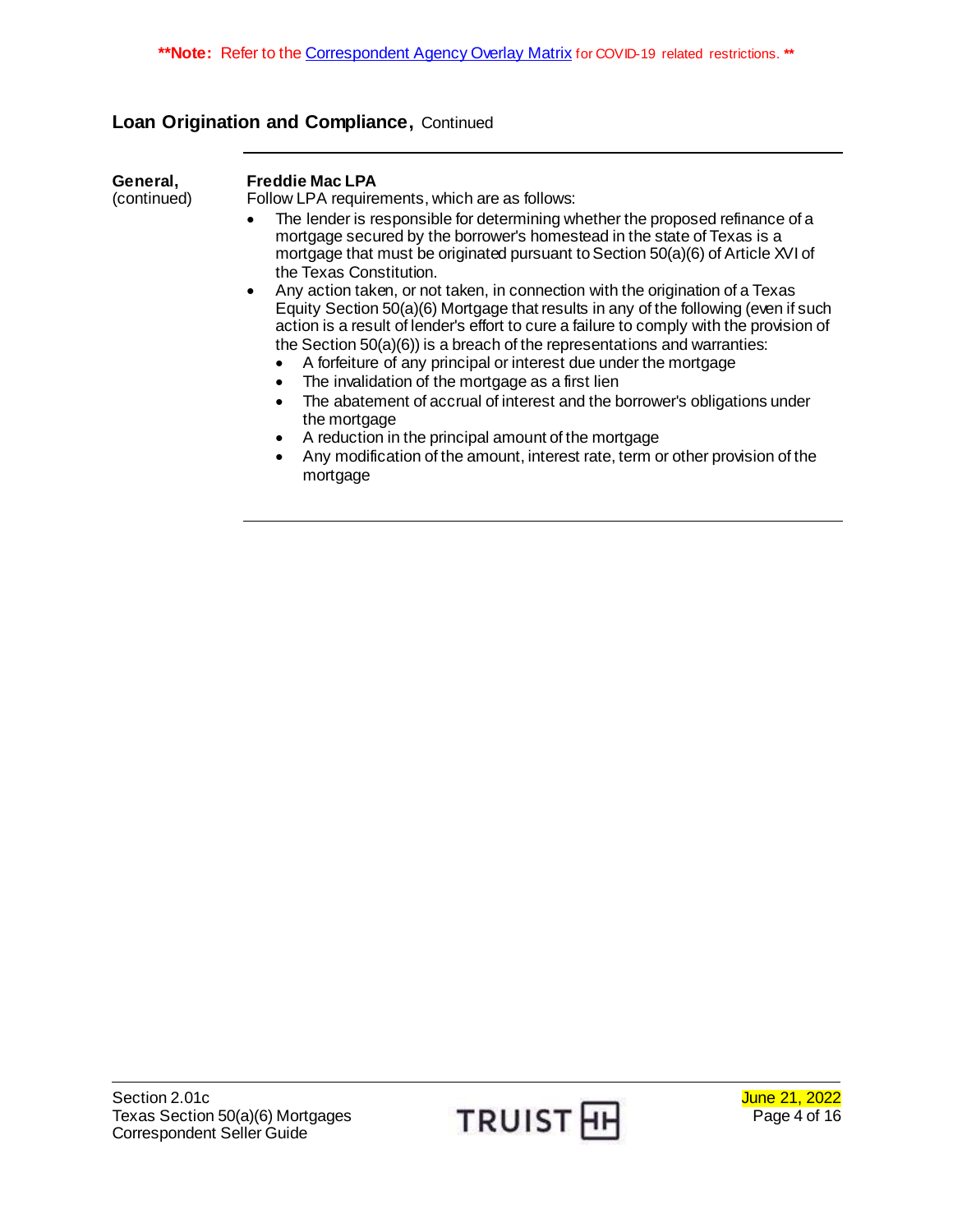# <span id="page-4-0"></span>**Lender Certification**

#### <span id="page-4-1"></span>**General Non-AUS**

By sale of a Texas Section 50(a)(6) mortgage loan to Truist, the lender certifies that with respect to all of the Texas Section 50(a)(6) loans delivered to Truist:

- All Texas Section 50(a)(6) loans were (or will be) originated pursuant to written processes and procedures that comply with the provisions of the Texas Constitution applicable to mortgage loans authorized by Section 50(a)(6), Article XVI of the Texas Constitution, as amended from time to time.
- The lender has in place a specific process for the receipt, handling, and monitoring of notices from borrowers that lender (or mortgage originator, if lender is the servicer but not the mortgage originator) failed to comply with the provisions of the law applicable to Texas Section 50(a)(6) loans. Such process must be adequate to ensure that the lender will correct the failure to comply by one of the authorized means no later than the 60th day after the date the lender is notified of the failure to comply by the borrower.
- An attorney familiar with the provisions of Section  $50(a)(6)$ , Article XVI of the Texas Constitution was consulted (or will be consulted prior to origination of the Texas Section 50(a)(6) loans) in connection with the development and implementation of the processes and procedures used for the origination of the Texas Section 50(a)(6) loans.
- To ensure ongoing compliance with the law applicable to mortgage loans authorized by Section 50(a)(6), Article XVI of the Texas Constitution, the processes and procedures used for the origination of the Texas Section 50(a)(6) loans will be reviewed by the lender regularly and will be updated and revised, as appropriate pursuant to clarifications of the law, on a regular and continual basis.
- The matters certified herein are representations and warranties of the lender given to Truist in connection with each Texas Section 50(a)(6) mortgage loan.

### **Fannie Mae DU**

Follow DU requirements, which are the same as non-AUS guidelines.

*Continued on next page*

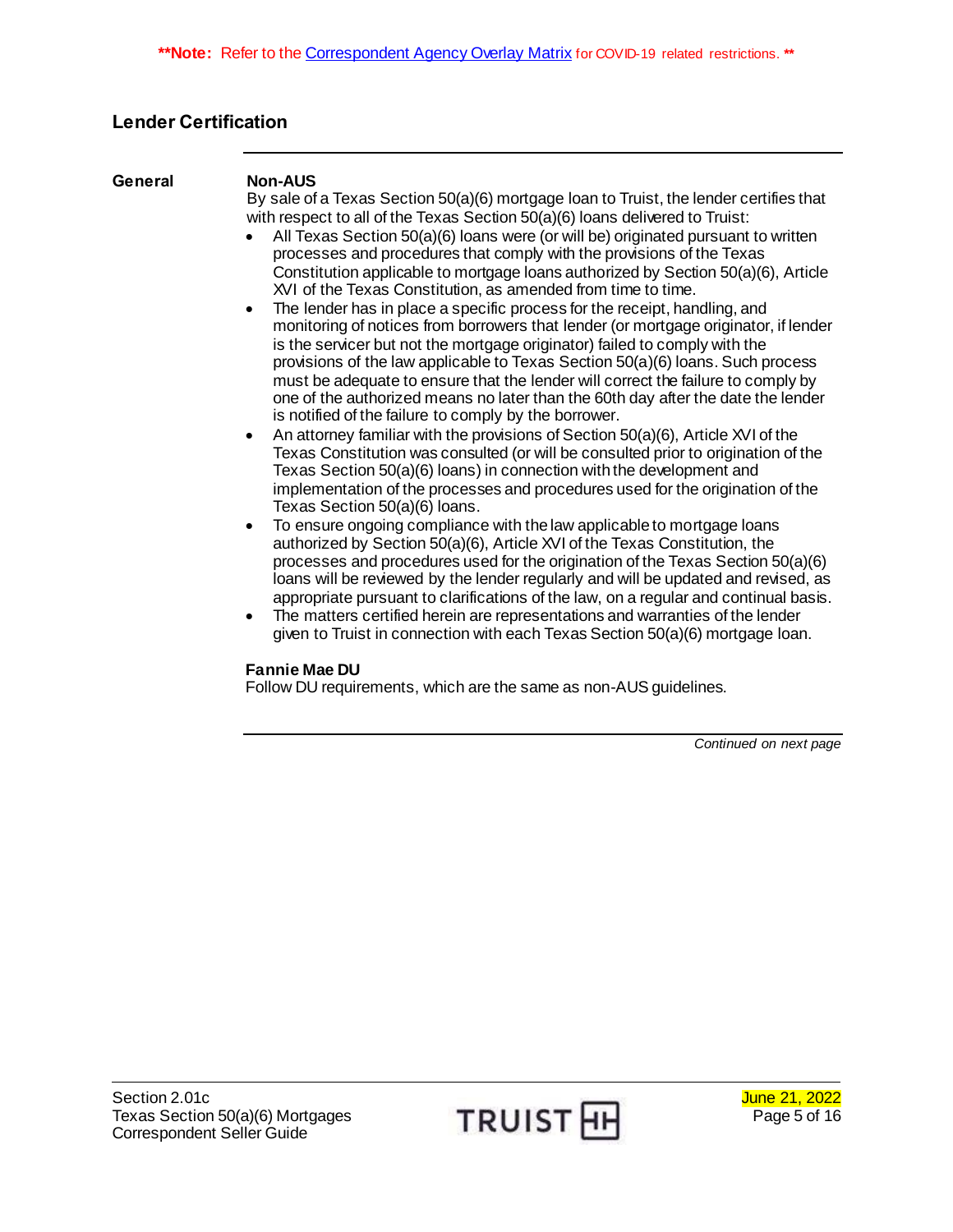# **Lender Certification,** Continued

**General,** (continued)

#### **Freddie Mac LPA**

- Lender represents and warrants that:
	- The lender has not been found by any federal regulatory agency to have engaged in the practice of refusing to make loans because the applicants for the loans reside in a certain area or the property proposed to secure the loans is located in a certain area
	- All refinance mortgages that fall within the provisions of Section 50(a)(6) of the Article XVI of the Texas Constitution have been originated as Texas Equity Section 50(a)(6) Mortgages and comply with Section 50(a)(6) of Article XVI and related provisions of the Texas Constitution, as amended, and all other applicable laws
		- In connection with this representation and warranty, Freddie Mac recommends that the lender obtain advice from Texas legal counsel that confirms that the lender's lending and servicing policies, procedures, and practices are in compliance with Section 50(a)(6) of Article XVI of the Texas Constitution, all other applicable Texas Constitutional provisions, statutes, court decisions, regulations and rules and applicable state and federal law.
	- The estate or interest in the mortgaged premises is vested in the borrower. There is no defect in the borrower's title to the mortgaged premises
	- The mortgage is a valid and enforceable first lien on the mortgaged premises

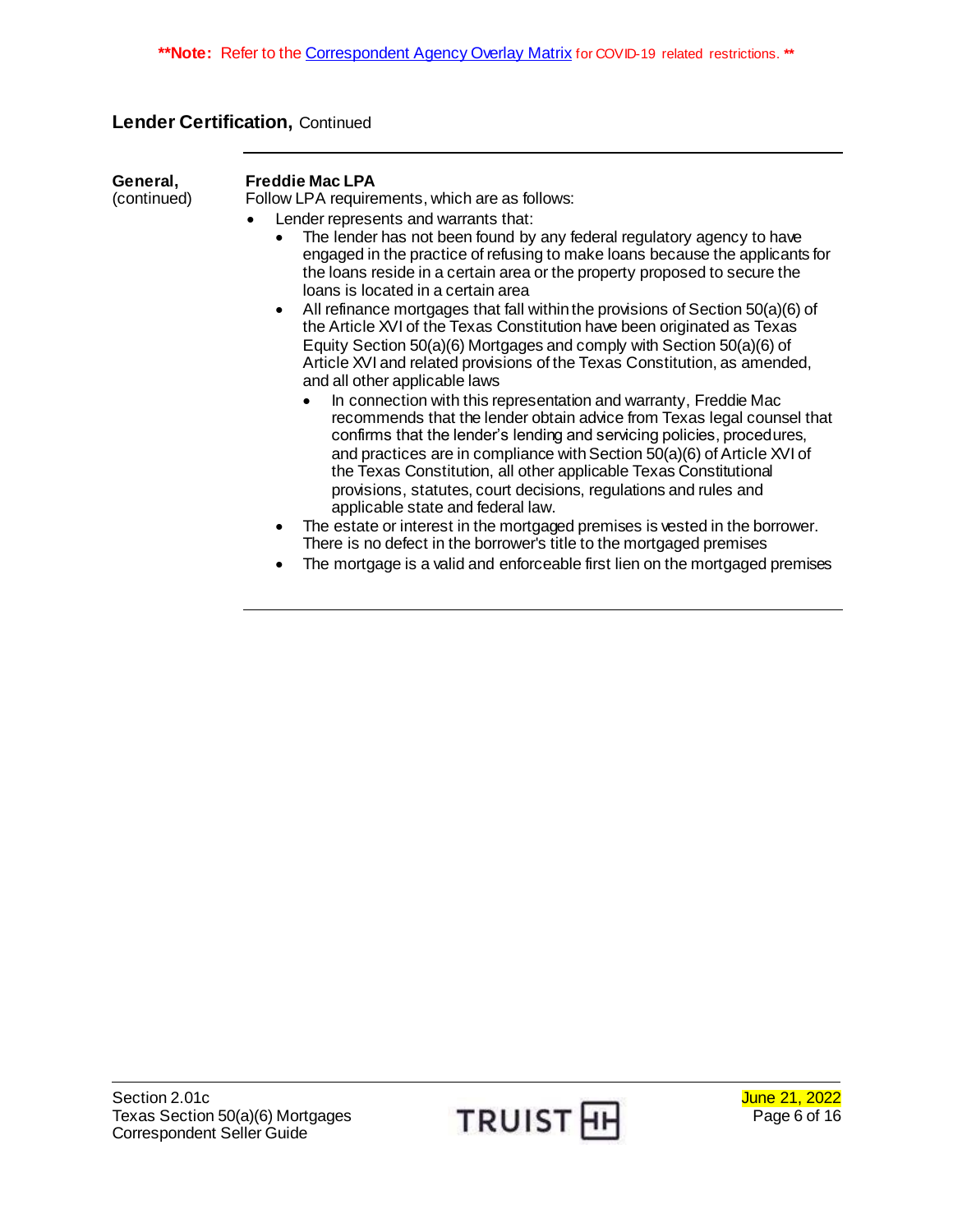# <span id="page-6-0"></span>**Loan Terms**

<span id="page-6-3"></span><span id="page-6-2"></span><span id="page-6-1"></span>

| Amortization<br>Terms                | Fully Amortizing Fixed Rate: 10-30 years<br>$\bullet$<br>• The minimum original term permitted is 85 months<br>Fully Amortizing 7/6-Month SOFR ARM: 10-30 years<br>$\bullet$<br>Fully Amortizing 10/6-Month SOFR ARM: 15-30 years |                        |  |  |
|--------------------------------------|-----------------------------------------------------------------------------------------------------------------------------------------------------------------------------------------------------------------------------------|------------------------|--|--|
| <b>Minimum Loan</b><br><b>Amount</b> | There is no minimum loan amount                                                                                                                                                                                                   |                        |  |  |
| <b>Maximum Loan</b><br>Amount        | \$647,200                                                                                                                                                                                                                         |                        |  |  |
|                                      |                                                                                                                                                                                                                                   | Continued on next page |  |  |

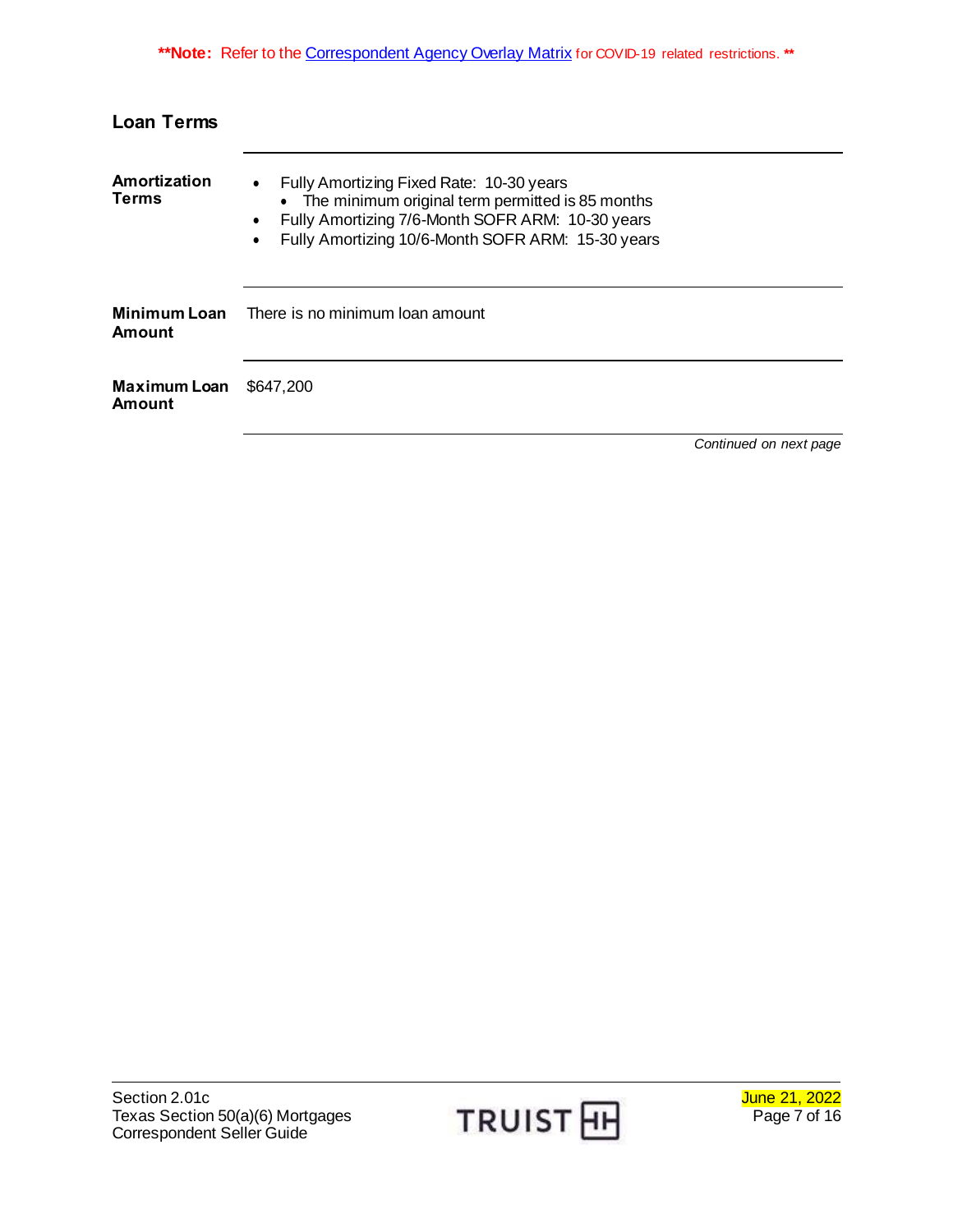# **Loan Terms,** Continued

#### <span id="page-7-0"></span>**Maximum LTV/TLTV/ HTLTV Ratio Requirements**

| Texas Section 50 (a)(6) Mortgages<br><b>Primary Residence - Fixed Rate</b> |                      |                                               |                                       |                                        |
|----------------------------------------------------------------------------|----------------------|-----------------------------------------------|---------------------------------------|----------------------------------------|
| <b>Purpose</b>                                                             | # of<br><b>Units</b> | <b>LTV/TLTV/HTLTV</b><br>for Non-AUS<br>Loans | <b>LTV/TLTV/HTLTV</b><br>for DU Loans | <b>LTV/TLTV/HTLTV</b><br>for LPA Loans |
| Limited<br>Cash-Out<br>Refinance<br>(Rate/<br>Term)                        | 1                    | 80%/80%/NA <sup>1</sup>                       | 80%/80%/NA1                           | 80%/80%/NA <sup>1</sup>                |
| Cash-Out<br>Refinance                                                      | 1                    | 80%/80%/NA <sup>1</sup>                       | 80%/80%/NA1                           | 80%/80%/NA <sup>1</sup>                |
| <sup>1</sup> Home Equity Lines of Credit (HELOCs) are not permitted.       |                      |                                               |                                       |                                        |

| <b>Texas Section 50 (a)(6) Mortgages</b><br>Primary Residence - 7/6-Month & 10/6-Month SOFR ARM |                      |                                               |                                       |                                        |
|-------------------------------------------------------------------------------------------------|----------------------|-----------------------------------------------|---------------------------------------|----------------------------------------|
| <b>Purpose</b>                                                                                  | # of<br><b>Units</b> | <b>LTV/TLTV/HTLTV</b><br>for Non-AUS<br>Loans | <b>LTV/TLTV/HTLTV</b><br>for DU Loans | <b>LTV/TLTV/HTLTV</b><br>for LPA Loans |
| Limited<br>Cash-Out<br>Refinance<br>(Rate/<br>Term)                                             |                      | 80%/80%/NA <sup>1</sup>                       | 80%/80%/NA1                           | 80%/80%/NA <sup>1</sup>                |
| Cash-Out<br>Refinance                                                                           |                      | 80%/80%/NA <sup>1</sup>                       | 80%/80%/NA1                           | 80%/80%/NA <sup>1</sup>                |
| <sup>1</sup> Home Equity Lines of Credit (HELOCs) are not permitted.                            |                      |                                               |                                       |                                        |

#### <span id="page-7-1"></span>**Assumptions** Texas Section 50(a)(6) mortgage loans are not assumable at any time over its full term.

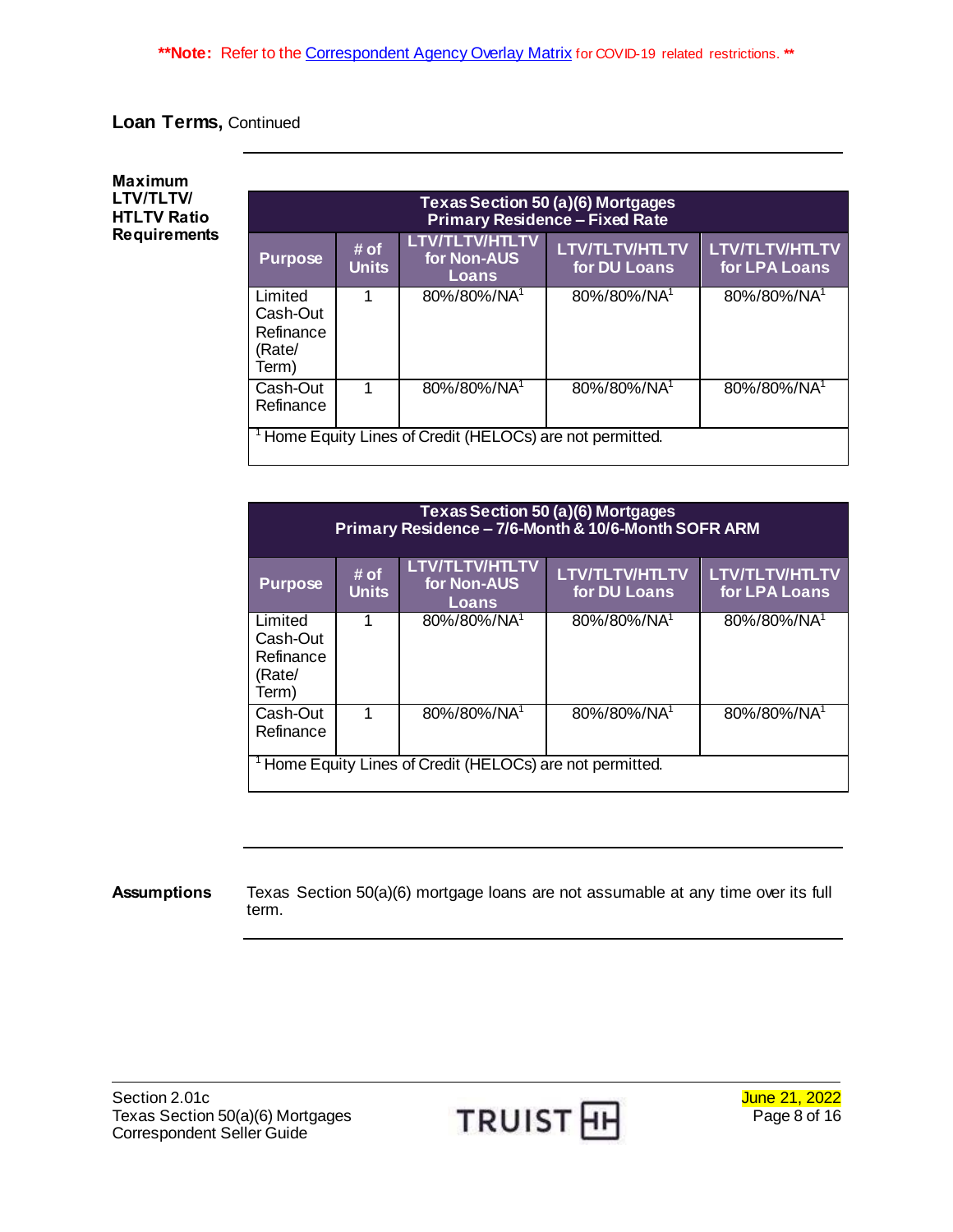# <span id="page-8-0"></span>**Security Property**

#### <span id="page-8-1"></span>**General Non-AUS**

A Texas Section 50(a) (6) mortgage loan must be secured by a single-unit primary residence constituting the borrower's homestead under Texas law. Loans secured by two- to four-unit properties, investment properties, or second homes are not eligible. The security property may be:

- a detached dwelling,
- an attached dwelling,
- a unit in a PUD project,
- a unit in a condo project,

The borrower's property may not exceed the applicable acreage limit as determined by Texas law when the Texas Section 50(a)(6) loan is originated.

A borrower that owns adjacent land must submit appropriate evidence, such as a survey, that the mortgaged homestead property is a separate parcel that does not exceed the permissible acreage.

**Note**: An *inter vivos* revocable trust that meets Fannie Mae's borrower eligibility criteria may be a borrower under a Texas Section 50(a)(6) mortgage, provided that the trust meets the requirements for a "qualifying trust" under Texas law for purposes of owning residential property that qualifies for the homestead exemption.

#### **Fannie Mae DU**

Follow DU requirements, which are the same as non-AUS guidelines.

### **Freddie Mac LPA**

Follow LPA requirements, which are as follows:

- Each mortgage must be secured by a mortgaged premises that is:
	- A 1-unit primary residence
	- Located in the state of Texas, and
	- The borrower's homestead

**Note**: A Living Trust that meets Freddie Mac's eligibility requirements may be a borrower for a Texas Equity Section 50(a)(6) mortgage if the Living Trust meets the requirements for a "qualifying trust" under Texas law for purposes of owning residential property that qualifies for the homestead exemption.

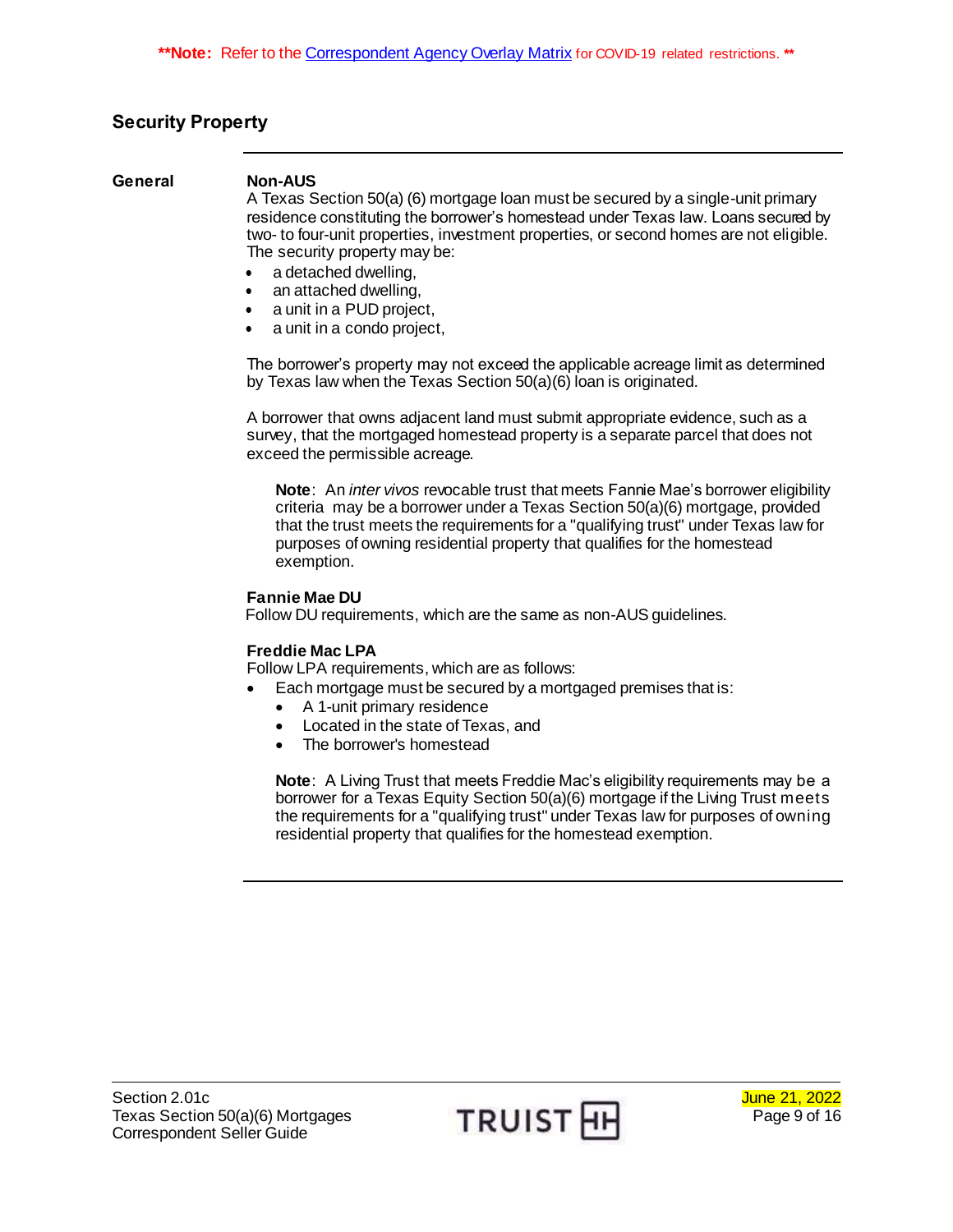**\*\*Note:** Refer to th[e Correspondent Agency Overlay Matrix](http://www.truistsellerguide.com/manual/cor/products/CAgencyCreditOverlays.pdf) for COVID-19 related restrictions. **\*\***

# <span id="page-9-0"></span>**Ability to Repay and Qualified Mortgage**

<span id="page-9-1"></span>**General** Reference: See the "Ability-to-Repay and Qualified Mortgage" topic i[n Section 1.05:](https://www.truistsellerguide.com/manual/cor/general/1.05underwriting.pdf)  [Underwriting f](https://www.truistsellerguide.com/manual/cor/general/1.05underwriting.pdf)or guidance.

## <span id="page-9-2"></span>**Eligible Transactions**

<span id="page-9-3"></span>**General Non-AUS**

<span id="page-9-4"></span>**Temporary Buydowns**

- Eligible transactions include:
	- Limited cash-out (rate/term) refinance
	- Cash-out refinance

#### **Fannie Mae DU**

Follow DU requirements, which are the same as non-AUS guidelines.

#### **Freddie Mac LPA**

Follow LPA requirements, which are as follows:

- Eligible transactions include:
	- "No-cash-out" refinance
	- Cash-out refinance

**Note**: "No cash-out" refinance is LPA's terminology for a limited cash-out (rate/term) refinance.

### **Non-AUS**

Temporary interest rate buydowns are not eligible.

#### **Fannie Mae DU**

Follow DU requirements, which are the same as non-AUS guidelines.

#### **Freddie Mac LPA**

Temporary interest rate buydowns are not eligible.



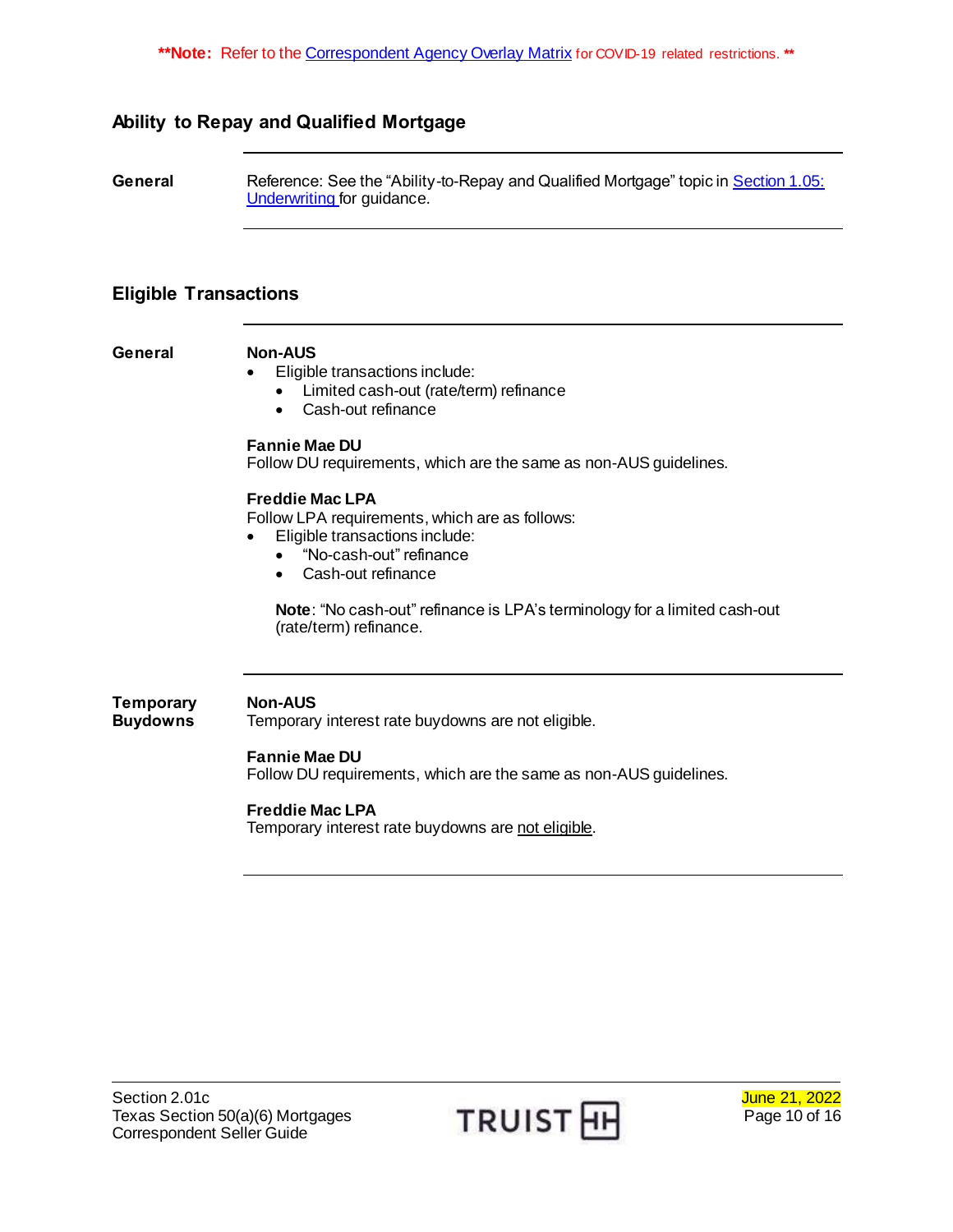# <span id="page-10-0"></span>**Refinances**

#### <span id="page-10-1"></span>**General Non-AUS**

- Lenders should be aware that Fannie Mae's classification of mortgage transactions as "cash-out refinance" or "limited cash-out refinance" may differ from the way mortgage loans are classified under Texas law for purposes of compliance with the Amendment. Texas law determines whether or not a mortgage is a Texas Section 50(a)(6) mortgage.
- The lender is responsible for determining the applicability of Section 50(a)(6) of the Texas Constitution, regardless of Fannie Mae's definitions of cash-out and limited cash-out refinance transactions, including the applicable special feature codes.
- All mortgages that constitute Texas Section 50(a)(6) mortgages under Texas law must comply with these provisions, regardless of whether a loan is classified as a cash-out refinance or a limited cash-out refinance.
- Accordingly, lenders should not rely on Fannie Mae's categorization of refinance mortgages for purposes of determining whether compliance with the provisions of Section 50(a)(6) is required. Rather, such lenders should consult with their counsel to determine the applicability of Section 50(a)(6) to a particular loan transaction.

**Note:** For any refinance of a Texas Section 50(a)(6) loan that results in a loan originated in accordance with and secured by a *non-50(a)(6)* lien permitted by Article XVI, Section (a)(4) of the Texas Constitution, an affidavit referenced in Section 50(f-1) Article XVI of the Texas Constitution must be prepared and recorded in connection with such transaction.

#### **Fannie Mae DU**

Follow DU requirements, which are the same as non-AUS guidelines.

### **Freddie Mac LPA**

- The generally accepted commercial terms used to describe mortgages originated under Article XVI of the Texas Constitution ("cash-out refinance," "rate-term refinance") may not correspond to the meaning given the same or comparable terms by Freddie Mac.
- Lenders must understand the distinctions between Freddie Mac's refinance definitions and the provisions of Section 50(a)(6) and determine when Section 50(a)(6) applies, regardless of the definitions of cash-out and "no cash out" refinance transactions.
- The lender is responsible for determining whether the proposed refinance of a mortgage secured by the borrower's homestead in the State of Texas is a mortgage that must be originated pursuant to Section 50(a)(6) of Article XVI of the Texas Constitution.

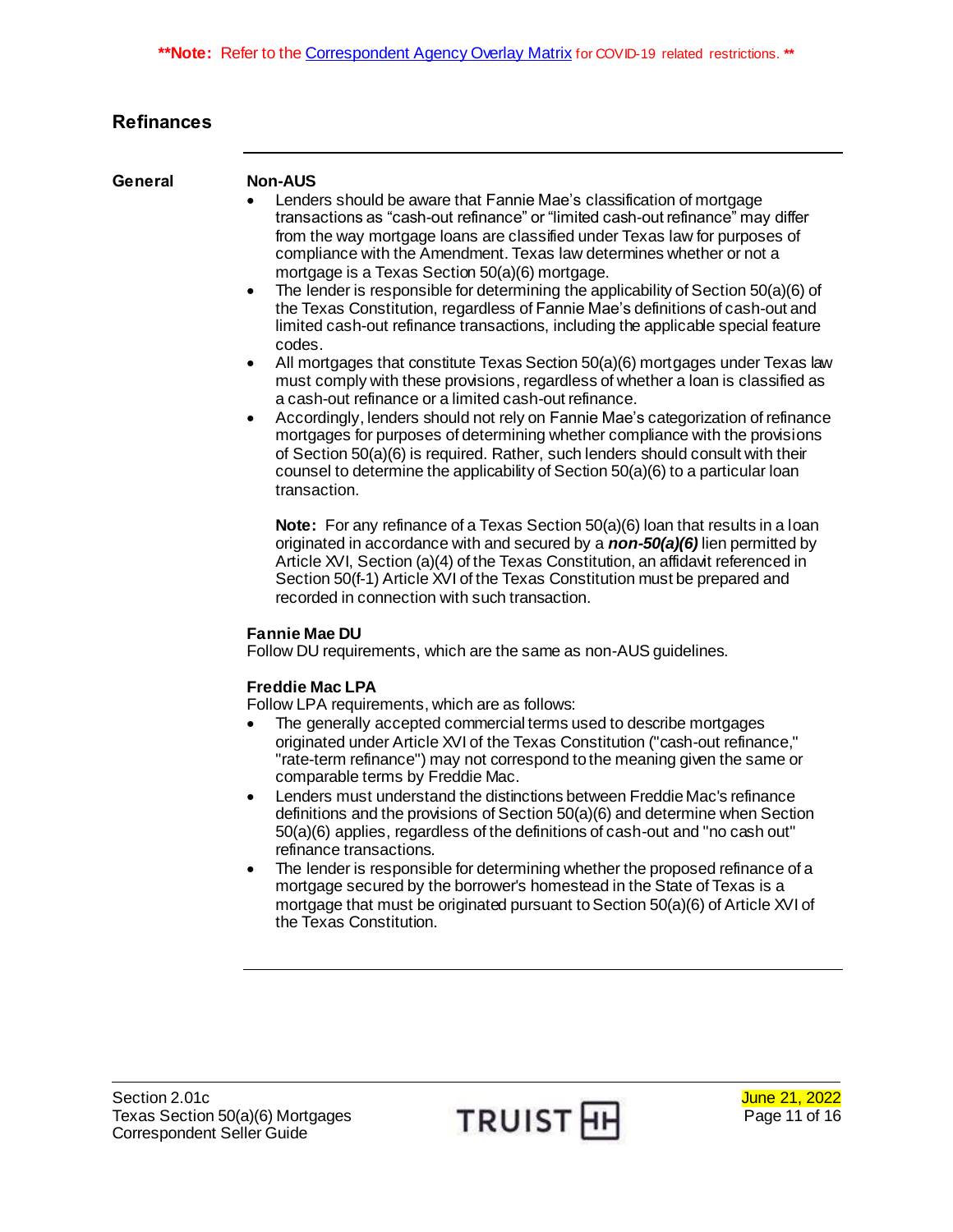# <span id="page-11-0"></span>**Secondary Financing**

<span id="page-11-1"></span>**Home Equity Lines of Credit (HELOCs)** Home Equity Lines of Credit (HELOCs) are not permitted.

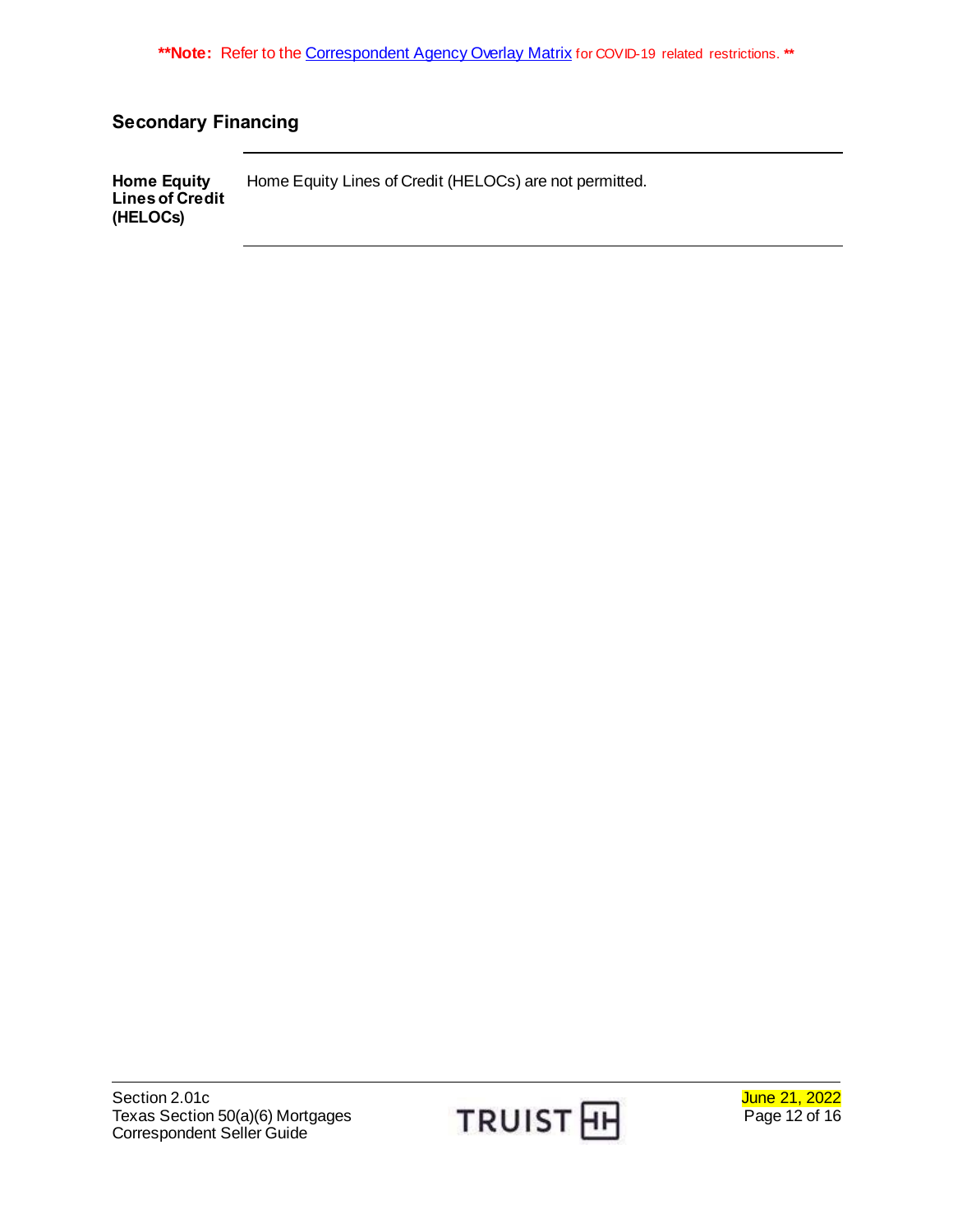# <span id="page-12-0"></span>**Appraisal Requirements**

### <span id="page-12-1"></span>**General Non-AUS**

- Lenders must obtain a new full appraisal, including both interior and exterior inspections, to determine current value on either *Uniform Residential Appraisal Report* (Form 1004), or *Individual Condominium Unit Appraisal Report* (Form 1073). The appraisal must be attached to the written acknowledgement of fair value.
- The appraisal for the property and the acknowledgment of fair market value must not include any property other than the homestead.
- The survey (or other acceptable evidence) must demonstrate that:
	- the homestead property and any adjacent land are separate parcels, and
	- the homestead property is a separately platted and subdivided lot for which full ingress and egress is available.
- The lender must not have any interest (such as an option to purchase, a security interest, or an easement) in any parcel adjacent to the homestead property that is owned by the borrower, if such interest could constitute additional security for the Texas Section 50(a)(6) mortgage loan.

### **Fannie Mae DU**

Follow DU requirements, which are the same as non-AUS guidelines, except as follows:

 Lenders must obtain a new full appraisal, including both interior and exterior inspections, to determine current value on either *Uniform Residential Appraisal Report* (Form 1004), or *Individual Condominium Unit Appraisal Report* (Form 1073), even if DU recommends a different property valuation method or an appraisal waiver. The appraisal must be attached to the written acknowledgement of fair value.

### **Freddie Mac LPA**

- The lender must provide an appraisal with an interior and exterior inspection that meets Freddie Mac requirements. An Automated Collateral Evaluation (ACE) is not eligible.
- The lender and the owner of the homestead must execute a written acknowledgment of the "fair market value" of the homestead property as of the date the extension of credit is made. The appraisal report must be attached to the acknowledgment.

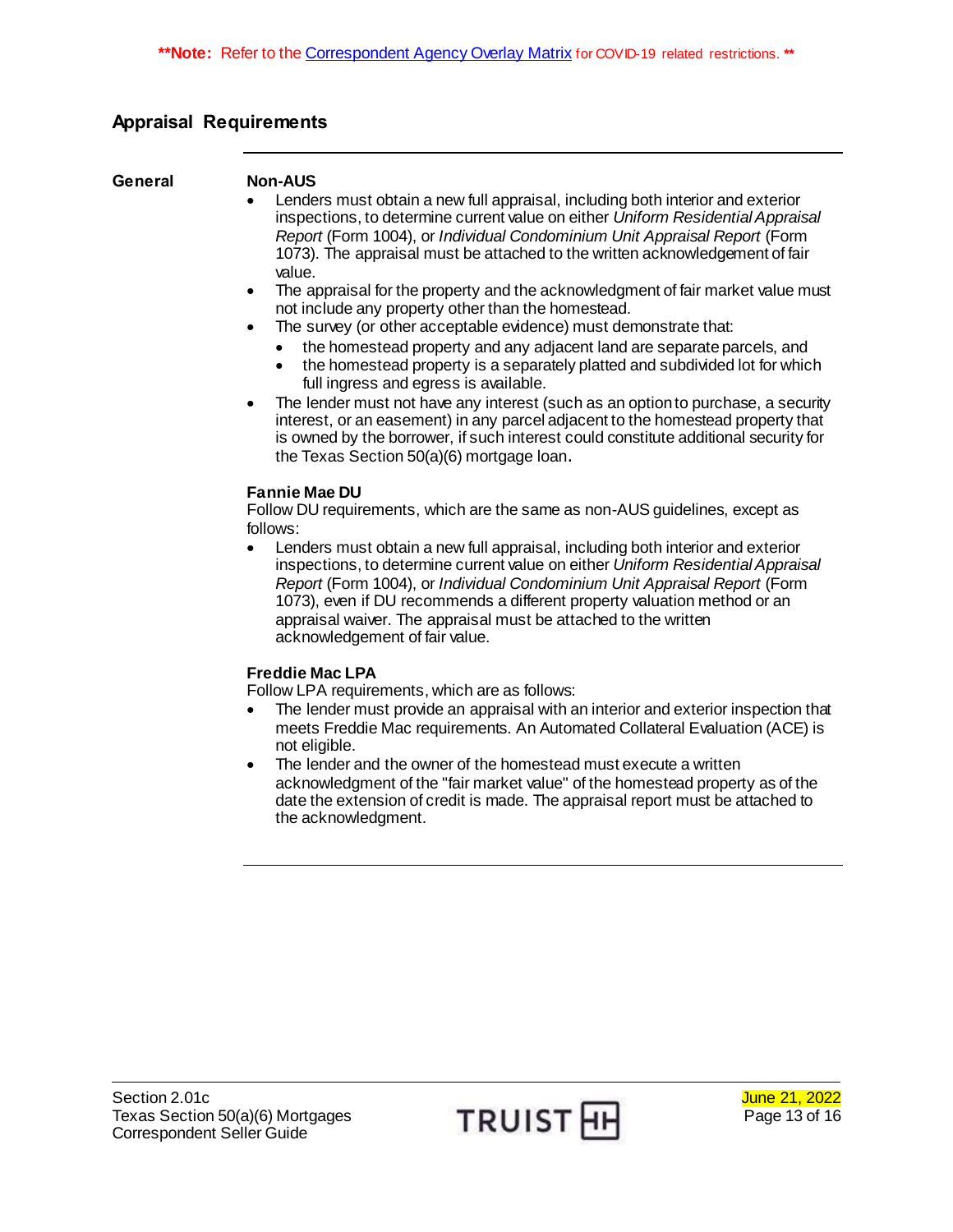# <span id="page-13-0"></span>**Program Codes**

<span id="page-13-1"></span>**General** The following table shows program codes for Agency Texas Section 50(a)(6) Mortgages:

| <b>Program Description</b>                   | <b>Program Code for Truist</b><br><b>Internal Use Only</b> |
|----------------------------------------------|------------------------------------------------------------|
| Agency FXD TX 50(a)(6) 15 (10-15 Years)      | C <sub>15</sub> T <sub>X</sub>                             |
| Agency FXD TX 50(a)(6) 30 (16-30 Years)      | C <sub>30</sub> T <sub>X</sub>                             |
| Agency $7/6$ SOFR TX $50(a)(6)$ (all terms)  | 76FNTX                                                     |
| Agency $10/6$ SOFR TX $50(a)(6)$ (all terms) | 106FNTX                                                    |

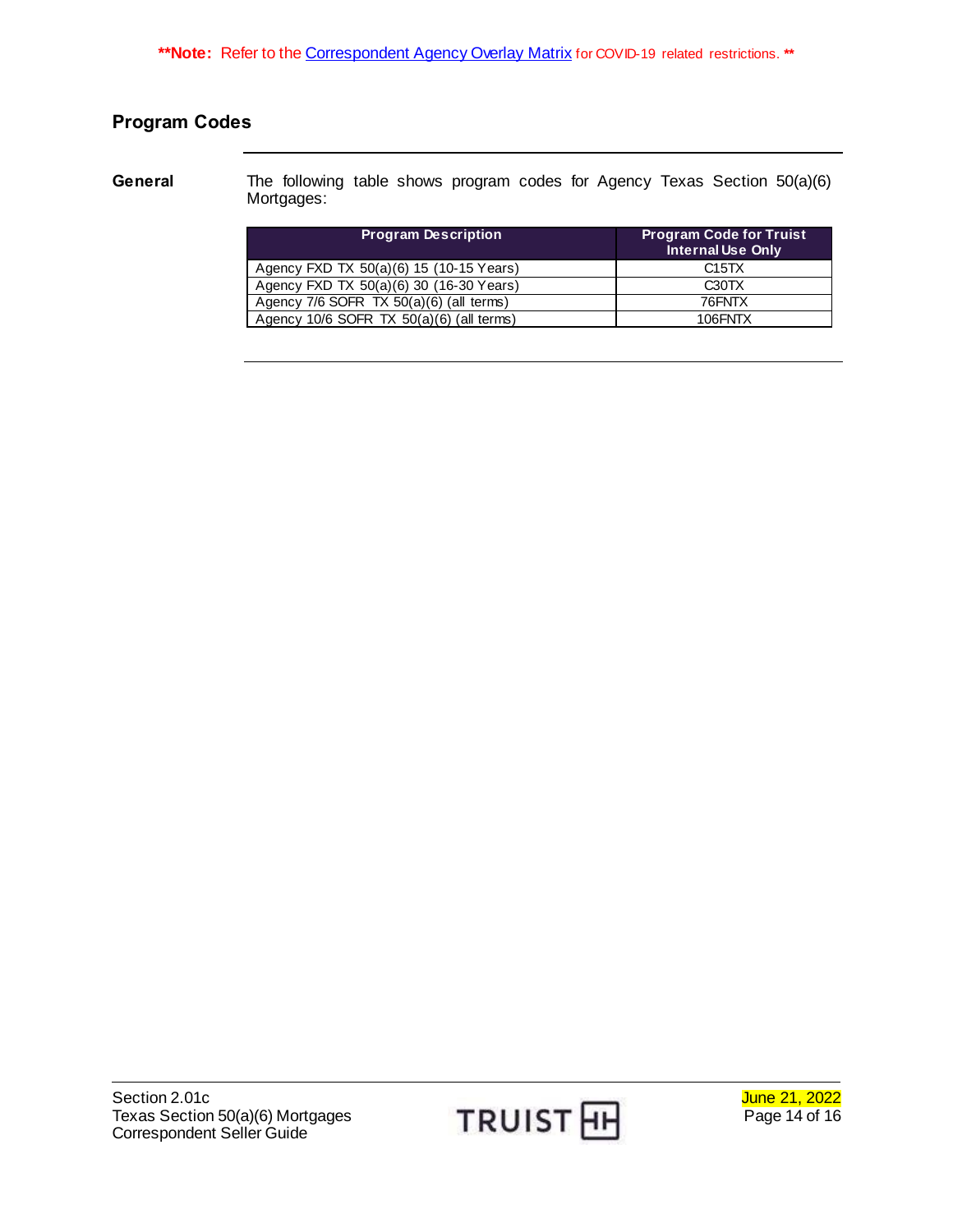## <span id="page-14-0"></span>**Closing and Loan Settlement**

#### <span id="page-14-1"></span>**Mortgage Documentation** Section 50(a)(6) of Article XVI of the Texas Constitution permits a home equity loan to be secured by the borrower's homestead property under certain conditions. Mortgages originated under this provision are referred to as Section 50(a)(6) mortgages. This provision includes numerous consumer safeguards and significant lender penalties for noncompliance.

A special security instrument, notes and riders must be used in connection with Texas Section 50(a)(6) mortgage loans, and a special affidavit must be prepared and recorded with each Texas Section 50(a)(6) loan transaction. Lenders must use th e following documents:

- *Texas Home Equity Security Instrument (First Lien)* (Form 3044.1)
- The specific Texas Section 50(a)(6) notes and riders, and
- *Texas Home Equity Affidavit and Agreement First Lien* (Form 3185)

Because of the complexities involved in closing Texas Section 50(a)(6) loans, lenders must provide the title company with a detailed closing instruction letter and require an acknowledgment of its receipt.

The closing instructions must require the title company to conduct its closings properly to ensure compliance with Texas Constitution Section 50(a)(6). To assist in this endeavor, the *Texas Home Equity Affidavit and Agreement First Lien* (Form 3185) must be prepared and recorded in connection with each Texas Section 50(a)(6) loan transaction. Truist suggests that a lender also require each borrower to sign a closing receipt that itemizes the documents that he or she received at closing.

#### <span id="page-14-2"></span>**Power of Attorney**

#### **Non-AUS**

Section [2.01: Agency Loan Programs](https://www.truistsellerguide.com/manual/cor/products/CAgency.pdf) non-AUS guidelines apply, in addition to the following:

• The lender must meet the execution and evidence of execution requirements authorized by Article XVI, Section 50(a)(6) of the Texas Constitution.

#### **Fannie Mae DU**

Follow DU requirements, which are the same as non-AUS guidelines.

#### **Freddie Mac LPA**

[Section 2.01: Agency Loan Programs](https://www.truistsellerguide.com/manual/cor/products/CAgency.pdf) LPA guidelines apply, in addition to the following:

 The lender must meet the execution and evidence of execution requirements authorized by Article XVI, Section 50(a)(6) of the Texas Constitution.

*Continued on next page*